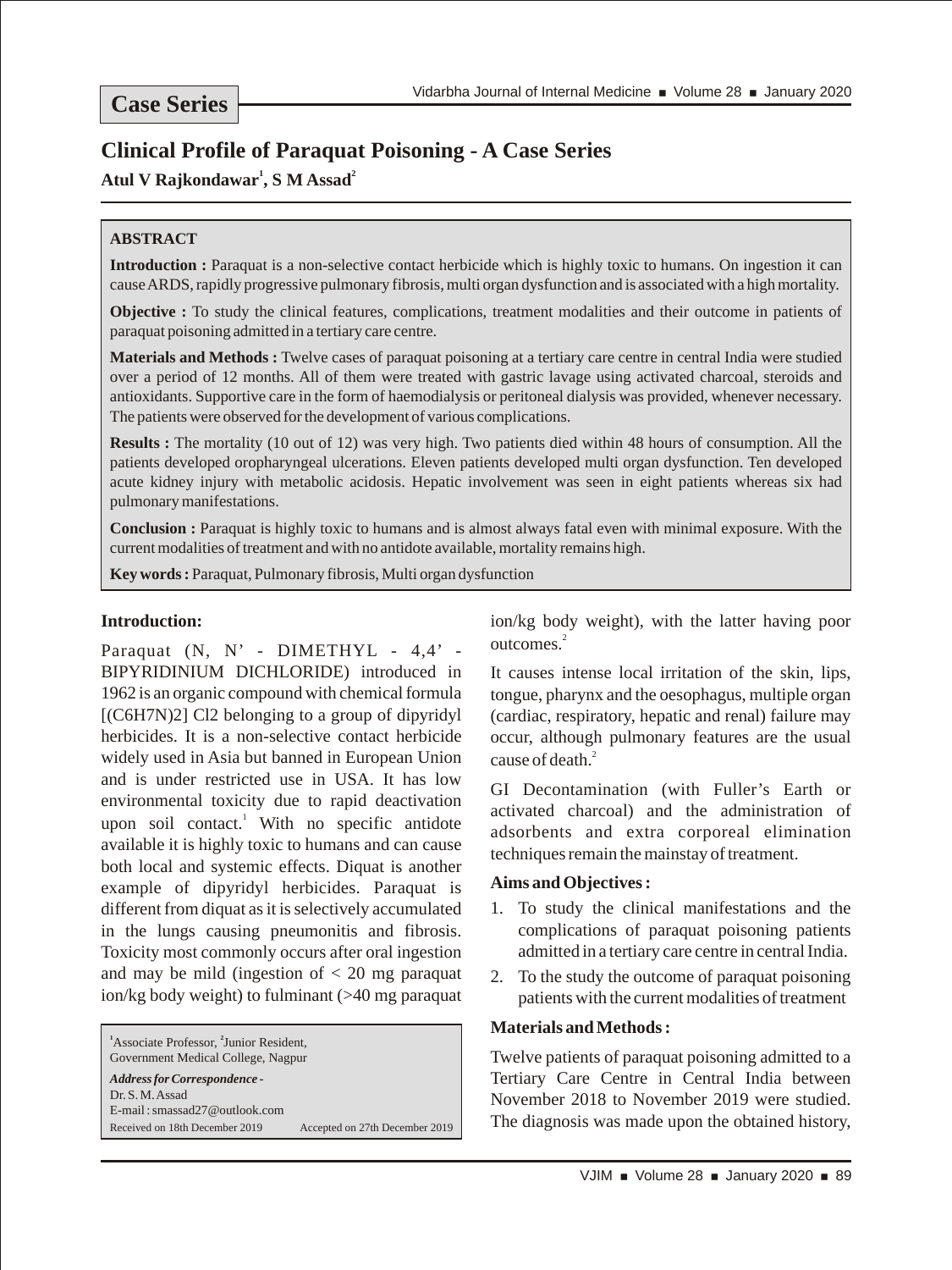reference letters and the bottle produced. Treatment histories from other hospitals were obtained as per the reference letter.

Upon arrival, patients were stabilised by securing airway, breathing and circulation. Gastric lavage was given using normal saline (5ml/kg of body weight) and activated charcoal (1gm/kg) immediately after admission. All the patients underwent the following tests at admission: renal function test, liver function test, prothrombin time, arterial blood gas analysis, chest X-ray. Adequate hydration was ensured. Steroids (Injection Dexamethasone 4 mg IV 6 hourly for 3-5 days) and Antioxidants (Vitamin C 500 mg BD and Vitamin E 400 mg BD) were given to all patients. Renal and liver function tests were repeated on every alternate day.

Patients were monitored for development of respiratory distress as evidenced by tachypnoea or a fall in PaO $2 < 70$  mmHg on arterial blood gas analysis at room air. Renal dysfunction was defined as per KDIGO clinical practice guidelines for acute kidney Injury. Hepatic dysfunction was taken as more than double fold rise in transaminases and/or INR  $>1.5$ . Involvement of  $>2$  organ systems were defined as having multi organ dysfunction. Supplemental oxygen was given at the lowest possible concentration required to maintain adequate tissue oxygenation. Dialysis support was given only if indicated i.e. symptomatic uraemia andacidosis, hyperkalaemia, oliguria and volume overload.

#### **Results :**

Patient characteristics are enlisted in *Table 1.* Age of patients ranged from 14 to 34; nine men and three women. The degree of poisoning was assessed by number of mouthful (20 ml) of paraquat concentrate ingested i.e. < 1 mouthful as mild, 1 mouthful as moderate and 2 or more as severe. Young males comprised most of the patients. Ten patients had moderate to severe poisoning. Due to lack of facility, plasma paraquat levels or urine dithionite test were not done. Only one patient was admitted within 6

hours of paraquat ingestion. Soon after ingestion, all the patients developed vomiting and burning sensation in the mouth. Specific treatment in the form of steroids and antioxidants were given to all the patients. Inspite of the treatment, most of the patients developed renal, hepatic and respiratory dysfunction.

Two patients with oral exposure to paraquat survived and the amount of exposure in the both the cases was mild, one of them developed AKI which recovered spontaneously without dialysis.

The commonest symptoms were oral ulceration, dysphagia and vomiting followed by yellowish discolouration of eyes and urine and dyspnoea. All the patients had oropharyngeal excoriations and coated tongue at the time of presentation. Ten patients developed acute renal failure with a mean peak serum creatinine of 6.8 mg/dl. Six patients were given dialysis support (HD in 1 and PD in 5).

Respiratory failure was seen in six patients whereas eight patients had features of hepatic dysfunction. Eleven patients had multi organ failure. The overall mortality was 83%. Multi organ involvement and respiratory failure were the main causes of mortality. Survival period ranged from 24 hours to 19 days.



*Figure 1 :* **Chest X-ray suggestive of Pulmonary opacities in a paraquat poisoning patient taken at the time of admission, 3 days post consumption.**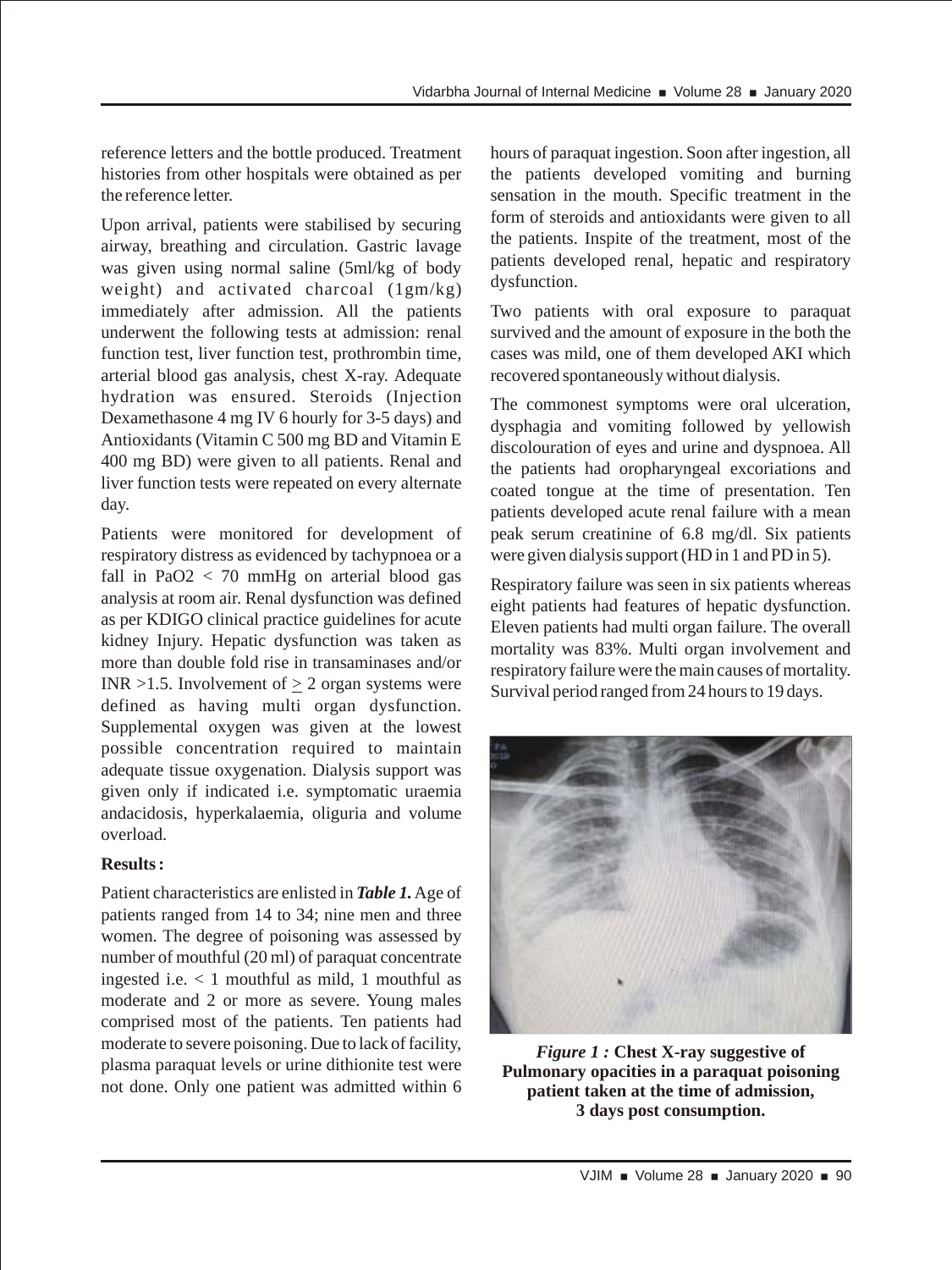| Sr.<br>No.     | Age/Sex | Route of<br><b>Exposure</b> | Severity of<br><b>Poisoning</b> | <b>Time to</b><br>receive first<br>medical<br>attention | <b>Treatment</b><br>received | <b>Complications</b>                                                                                                                                | Outcome<br>(Survival/Death) |
|----------------|---------|-----------------------------|---------------------------------|---------------------------------------------------------|------------------------------|-----------------------------------------------------------------------------------------------------------------------------------------------------|-----------------------------|
| $\,1$          | 34/M    | Oral                        | Severe                          | 12 hours                                                | GL/PD/ST/<br><b>AOT</b>      | Oro pharyngeal excoriation at<br>presentation, AKI<br>(non-oliguric) and Hepatic<br>Dysfunction on Day 2                                            | Death (19 days)             |
| $\mathfrak{2}$ | $18/M$  | Oral                        | Moderate                        | 36 hours                                                | GL/PD/ST/<br><b>AOT</b>      | Oro pharyngeal ulcers, Painful<br>dysphagia at presentation, AKI<br>(Oliguric) and Hepatic<br>Dysfunction on Day3,<br>Respiratory distress on Day 5 | Death (11days)              |
| 3              | 26/M    | Oral                        | Severe                          | 8 hours                                                 | GL/PD/ST/<br><b>AOT</b>      | Oro pharyngeal ulcers and<br>Painful dysphagia at<br>presentation, AKI (oliguric)<br>on Day2, Hepatic Dysfunction<br>on Day3                        | Death (17 days)             |
| $\overline{4}$ | $18/M$  | Oral                        | Severe                          | 10 hours                                                | GL/PD/ST/<br><b>AOT</b>      | Oro pharyngeal ulcers at<br>presentation, AKI (oliguric)<br>on Day1, Hepatic Dysfunction<br>on Day 3                                                | Death (13 days)             |
| 5              | 22/M    | Oral                        | Mild                            | 16 hours                                                | GL/ST/AOT                    | Oro pharyngeal ulcers at<br>presentation                                                                                                            | Survival                    |
| 6              | 28/F    | Oral                        | Severe                          | 8 hours                                                 | ST/AOT                       | Oro pharyngeal ulcers at<br>presentation, AKI (oliguric)<br>on Day1, Respiratory distress<br>on Day1                                                | Death (2 days)              |
| 7              | 25/M    | Oral                        | Moderate                        | 72 hours                                                | HD/PT/ST/<br><b>AOT</b>      | Oro pharyngeal ulcers at<br>presentation, AKI<br>(non-oliguric) on Day 3,<br>Hepatic Dysfunction on Day 4,<br>Respiratory distress on Day 4         | Death (10 days)             |
| 8              | 18/F    | Oral                        | Severe                          | 4 hours                                                 | GL/ST/AOT                    | Oro pharyngeal ulcers, Painful<br>dysphagia, Epigastric Pain,<br>AKI (oliguric) and Respiratory<br>distress on presentation                         | Death (1 day)               |
| 9              | $18/M$  | Oral                        | Severe                          | 14 hours                                                | GL/ST/AOT                    | Oro pharyngeal ulcers at<br>presentation, AKI<br>(non-oliguric) and Hepatic<br>Dysfunction on Day 3,<br>Respiratory distress on Day 6               | Death (16 days)             |
| 10             | $14/M$  | Inhala-<br>tional           |                                 | 96 hours                                                | ST/AOT                       | Oro pharyngeal ulcers at<br>presentation, Hepatic<br>Dysfunction at presentation $&$<br>Respiratory distress on Day 6                               | Death (15 days)             |
| 11             | 24/F    | Oral                        | Mild                            | 7 hours                                                 | GL/ST/AOT                    | Oro pharyngeal ulcersat<br>presentation, AKI<br>(non-oliguric) on Day 3                                                                             | Survival                    |
| 12             | $28/M$  | Oral                        | Severe                          | 22 hours                                                | GL/ST/AOT                    | Oro pharyngeal ulcers at<br>presentation, AKI (oliguric) $&$<br>Hepatic Dysfunction on Day 3                                                        | Death (9 days)              |

*Table 1 :* **Patient Characteristics**

GL : Gastric Lavage (using Activated Charcoal); PD : Peritoneal Dialysis; HD : Haemodialysis; ST: Steroid Therapy; AOT : Antioxidant Therapies; AKI : Acute Kidney Injury (KDIGO Guidelines); All time parameters are with respect to consumption.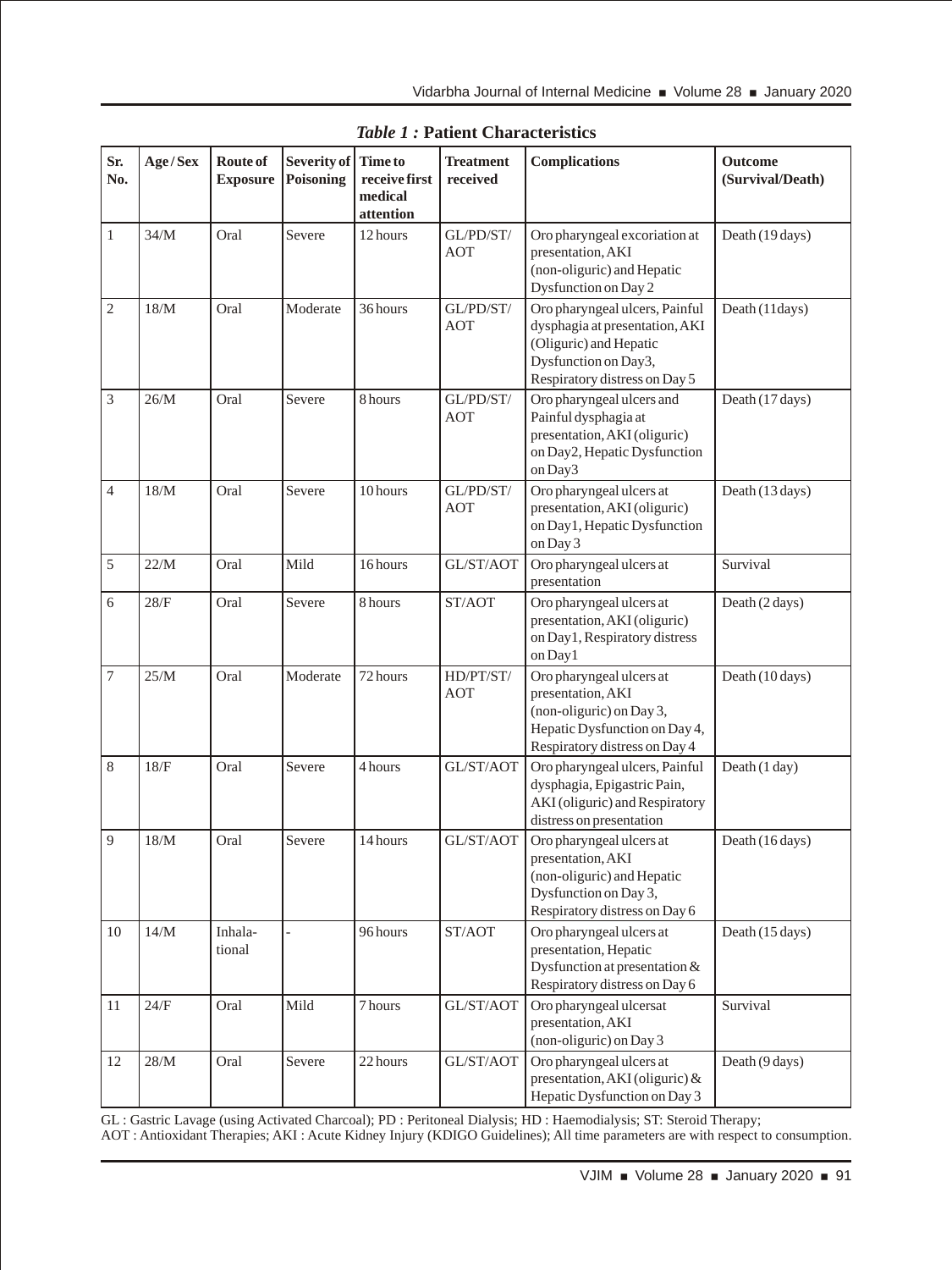

*Figure 2 :* **Coated tongue in a paraquat poisoning patient on admission**

### **Discussion :**

Exposure to paraquat can be due to intentional ingestion or occupational exposure, e.g. Inhalational, dermal and eye contact. A dose of 3-6 g is fatal for adults.<sup>1</sup> So, even a small sip of paraquat may be lethal. Paraquat is a water-soluble quaternary ammonium derivative. It is poorly absorbed by the oral route in humans. Around 1-5% of an oral dose is absorbed in the gut. The volume of distribution is 1-2 L/kg.<sup>3</sup> It is unbound to plasma proteins. Plasma paraquat concentration exhibits a mean distribution half-life of five hours and a mean elimination half-life of 84 hours.<sup>3</sup>

### **Mechanism of toxicity :**

Paraquat induced toxicity is a manifestation of redox cycling and generation of reactive oxygen species like superoxide anions which may react to form hydrogen peroxide and the highly reactive hydroxyl radical, which in turn is responsible for lipid peroxidation and cell death. Depletion of nicotinamide adenine dinucleotide phosphate with bound hydrogen ion (NADPH), is the second contributing factor as both paraquat redox cycling as well as hydrogen peroxide detoxification via glutathione are NADPH dependent.<sup>4</sup> Other secondary effects of oxidative stress also play synergistic effect in the manifestation of overall clinical presentation of paraquat poisoning. These

are lipid peroxidation,<sup>5</sup> mitochondrialtoxicity, $6$ oxidation of NADPH,<sup>7</sup> activation of nuclear factor  $kappa<sub>8</sub>$  and apoptosis.<sup>9</sup>

### **Clinical Features :**

Generation of highly reactive oxygen and nitrogen species results in damage to most organs but the toxicity is particularly severe in the lungs as it is taken up against a concentration gradient in lungs.10In the lungs, initially it causes acute alveolitis and ARDS (Acute Respiratory Distress Syndrome) in one to three days and subsequently progresses to rapidly progressive fibrosis.

Of the six patients who developed pulmonary complications, two of them were symptomatic within 24 hours of consumption and it was associated with a fulminant course culminating in death within 48 hours. The other four patients had pulmonary complications which manifested over a period of 1 week, all invariably leading to Type 1 Respiratory Failure and Death. Chest Xray in all such patients was suggestive of pulmonary fibrosis *(Figure 1).*

Paraquat is eliminated mainly by the kidney and acute kidney injury (AKI) is a recognized complication of paraquat poisoning, with reports of both oliguric and non-oliguric cases.  $\frac{11,12}{10}$  In this series, ten patients developed renal manifestations, six being oliguric. The mechanism of renal damage is likely to be related to redox cycling and oxygen toxicity. Histopathological examination of a fatal case of paraquat poisoning revealed proximal tubular necrosis whereas glomerular and tubular haemorrhage have been described in cases of transient oliguria.<sup>13</sup> Paraquat poisoning may lead to a Fanconi syndrome with a variety of proximal tubular abnormalities, including glycosuria, <sup>14</sup> phosphaturia and aminoaciduria. The precipitation of acute renal failure is mostly multifactorial. Late referral, significant GI fluid losses, circulatory failure, multi-organ failure and septicemia are the commonly encountered precipitating factors. Fluid replacement is an immediate clinical priority to prevent worsening of renal functions due to hypovolemia.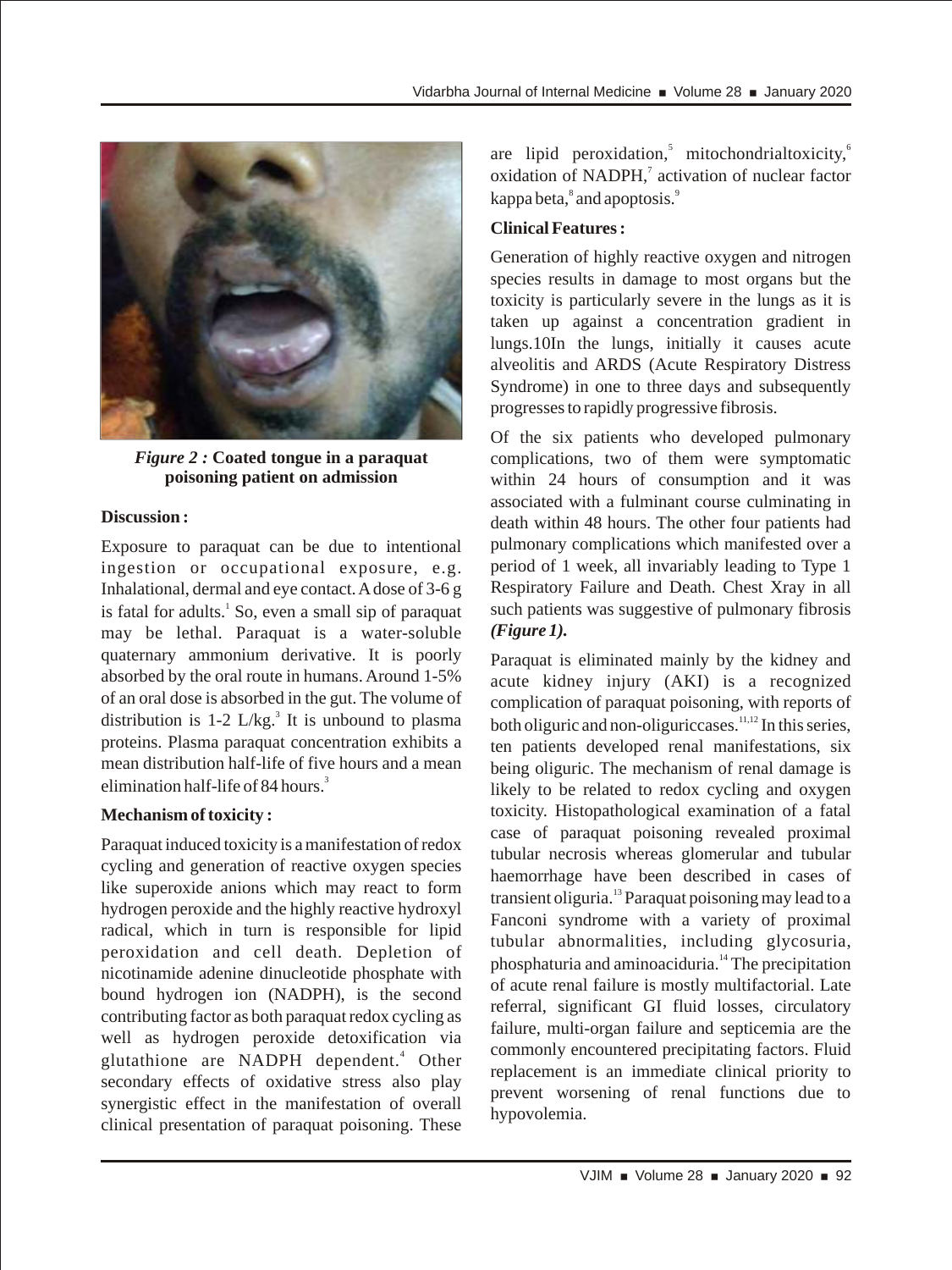After ingestion, paraquat can cause burns and haemorrhagic ulcerations of the gastrointestinal (GI) tract. All the patients in this case series had oropharyngeal excoriations leading to dysphagia and a coated tongue which is termed as paraquat tongue *(Figure 2).* Ocular exposure can result in protracted opacification of the cornea. The patients may also exhibit a transverse band of white discoloration of the nail plate, a recognized feature of paraquat poisoning.<sup>15</sup> Dermal contact can cause dermatitis. Paraquat is well absorbed from injured skin and severe systemic toxicity with fatal outcomes after dermal exposure had been reported. $16.17$  For the neurological system, paraquat causes cerebral oedema due to its direct toxicity on cerebral blood vessels and indirectly the hypoxiasecondary to pulmonary damage. Other toxic effects of paraquat include ventricular arrhythmias, hypotension and cardio-respiratory arrest. The major cause of death is due to respiratory failure.

### **Investigations and Management :**

Airway management and adequate ventilation are very important as patients with paraquat poisoning may develop airway obstruction due to oropharyngeal ulceration and oedema. All our patients had their airway secured upon arrival at the Emergency Medical Services (EMS). However, since high concentrations of oxygen (O2) are contraindicated as they increase the formation of free radicals in the redox cycling of paraquat, the lowest O2 level possible to limit tissue hypoxia was used. The most important prognostic indicator is the amount of paraquat absorbed.<sup>10</sup> Blood paraquat assay can be done to predict survival. $\overline{ }^{\text{18}}$  The urine dithionite test is useful to estimate the level of exposure but is not accurate as urine paraquat excretion depends on renal function. Paraquat reactswith dithionite to form a stable blue radical ion.

Extracorporeal elimination techniques, such as haemodialysis / hemoperfusion, have been used widely in paraquat poisoning. However, paraquat is not dialyzable effectively. These techniques

probably do not increase the survival rate because the potentially lethal concentration of paraquat may have already been attained in the highly vascular tissue of vital organs and in the pneumocytes when these techniques are initiated. $19$ 

Paraquat has no proven antidote. Some authors advocate routine use of antioxidants (Vitamin C 4000 mg/day and Vitamin E 250 mg/day) to prevent free radical injury, however with unproven efficacy. $10,20$  Pulse therapy using steroid (methyl prednisolone or dexamethasone) and cyclo phosphamide has been shown to be effective in preventing pulmonary fibrosis in some studies. $21,22$ All our patients received steroids and anti-oxidants but eleven out of twelve of them still developed multi organ dysfunction. Deferoxamine by iron chelation and decreasing the formation of hydroxyl radical and NAC by maintaining the intracellular glutathione levels may protect against the toxicity of 23,24 paraquat.

Recently the use of Nitric Oxide has also been a subject of interest. Paraquat specific IgG antibodies and their Fab fragments are effective but the "window of opportunity" is very short, only a few hours at the most. $^{25}$  Lungtransplantation has been performed in a few patients.<sup>26</sup>

### **Conclusion :**

Paraquat poisoning carries a very high mortality. Even small quantities of paraquat in spite of early medical intervention can have a fulminant course. The current modalities of treatment are largely ineffective and without the availability of any specific antidote, the mainstay of treatment is supportive the cause of death remains acute respiratory distress syndrome, progressive pulmonary fibrosis and hepatorenal failure. Recognizing the clinical presentation and getting history of exposure, early administration of gastric adsorbents (activated charcoal or fuller's earth) and activated charcoal hemoperfusion may have a critical role in preventing irreversible pulmonary damage and multi organ failure.